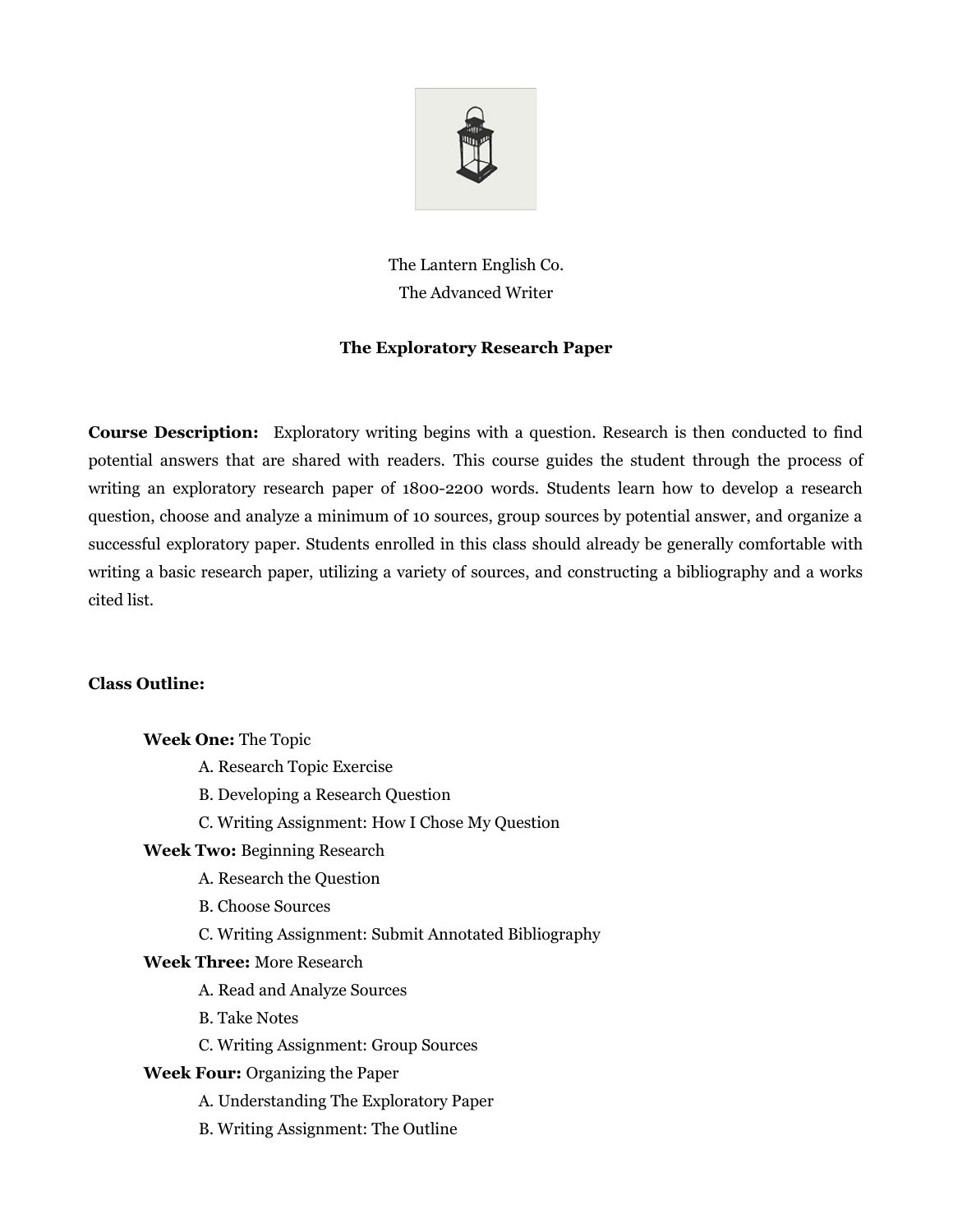C. Writing Assignment: The Introduction

**Week Five:** Writing Assignment: Submit First Draft

**Week Six:** Writing Assignment: Submit Complete Draft with Citations

**Week Seven:** Revisions

- A. Peer Review
- B. Revise First Draft
- C. Submit Final Works Cited List

**Week Eight:** Revise & Submit the Final Draft